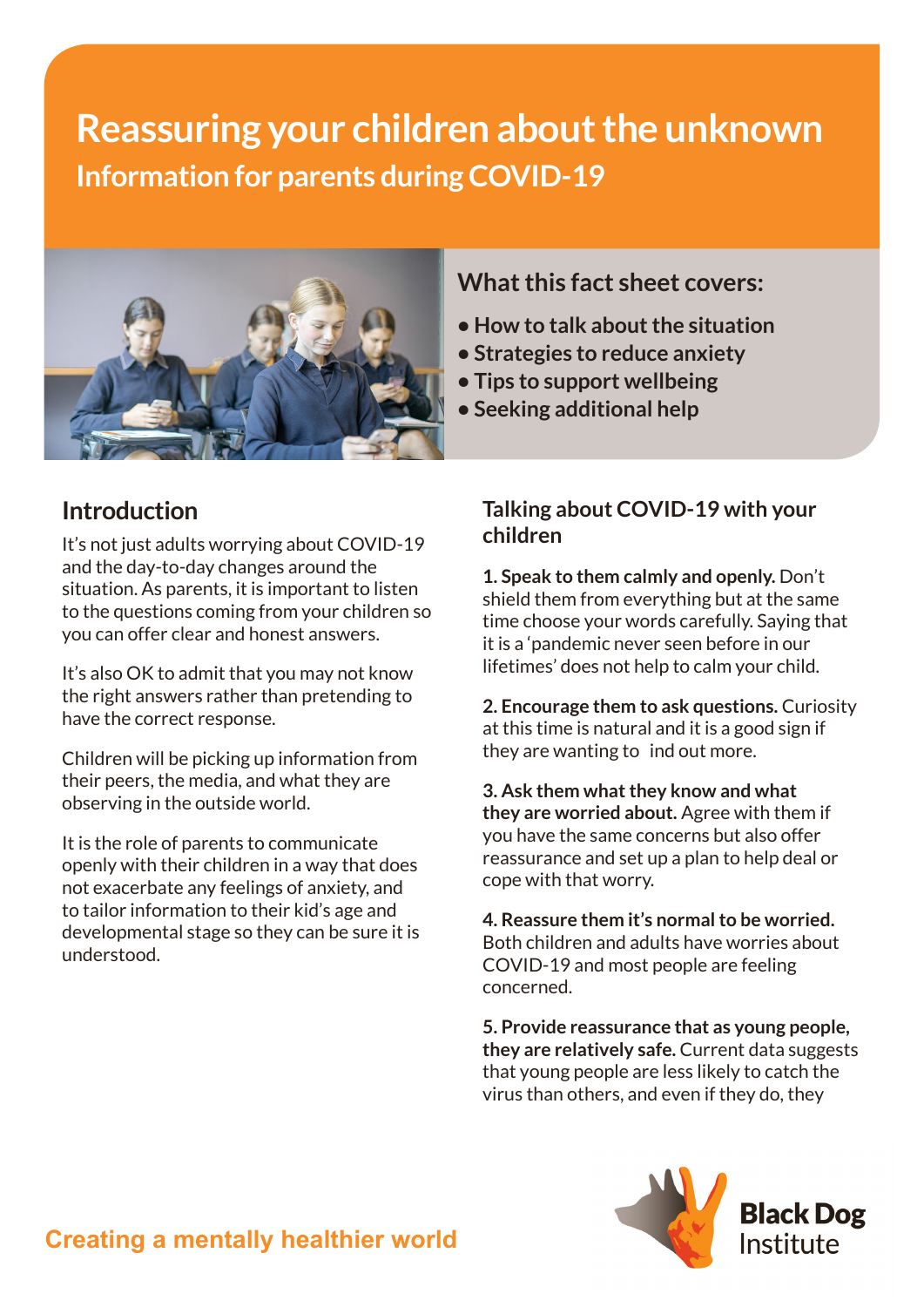are unlikely to get very sick or go to hospital.

**6. Let them know that you will be available.** You will be there to talk to them about their worries whenever they would like to and if they think of questions after your chat, they can ask them anytime.

**7. Identify other responsible adults in their life.** If you aren't there to field any questions they may have, it is reassuring for them to know they have other adults they can approach.

**8. Get the right information.** Choose one reputable website to get your information from (such as the Department of Health) and resist temptation to look at more sensational sources.

**9. Let them know about family plans.** Share what you are doing and plan to do to keep their family safe. Encourage regular safe contact with loved ones, e.g. video chat with grandparents.

#### **Practical strategies to reduce COVID-19 related anxiety**

Provide a sense of control by discussing and implementing practical steps your child can take to stay safe.

These may include:

- Regular handwashing for 20 seconds. They can sing 'Happy Birthday' through twice to get the right length of time.
- Cough and sneeze into elbows. For younger kids tell them to pretend to be elephants as they do it.
- Give them new chores so they feel able to help keep control. Things like cleaning areas at home each night or helping to prepare food will give them a feeling of responsibility.
- Limit unhelpful or excessive media exposure which can often increase anxiety.

#### **General tips to support wellbeing**

- Remaining active is very important for mental health and wellbeing. Many school sporting competitions have been postponed and substitute activities like going outside for walks or doing online exercise programs like yoga or zumba are great options
- $\bullet$  Make sure you join in with their fun. It can be hard if you're not feeling well yourself or if you're having to make lots of decisions about changing your routine, but remember your child is looking to you to know how to behave. Show them there is still time for fun.
- Encourage communication with friends using virtual formats when face-to-face isn't an option.
- Develop a plan with your child about their schooling over the coming weeks. This will need to be done in collaboration with their schools, but it will be reassuring for them to know that there is a plan, even if it needs to be adapted at a later date.
- Help your child to get enough sleep. You can do this by limiting the use of screens late in the evening and encourage your child to start a wind down routine about an hour before they go to bed. This helps them prepare their body and mind for sleep.

#### **Seeking additional support**

If your child or teenager is experiencing anxiety that is very distressing to them or interfering with their ability to function, it is important to seek additional support. There are digital tools and helplines listed at the end of this fact sheet that you can recommend.

If you are struggling with anxiety yourself, you can find more information [here](https://www.smh.com.au/national/some-anxiety-can-be-helpful-how-to-manage-your-covid-19-fears-20200317-p54asa.html).

If you have significant concerns about your child and want some professional help, you can



## **Creating a mentally healthier world**